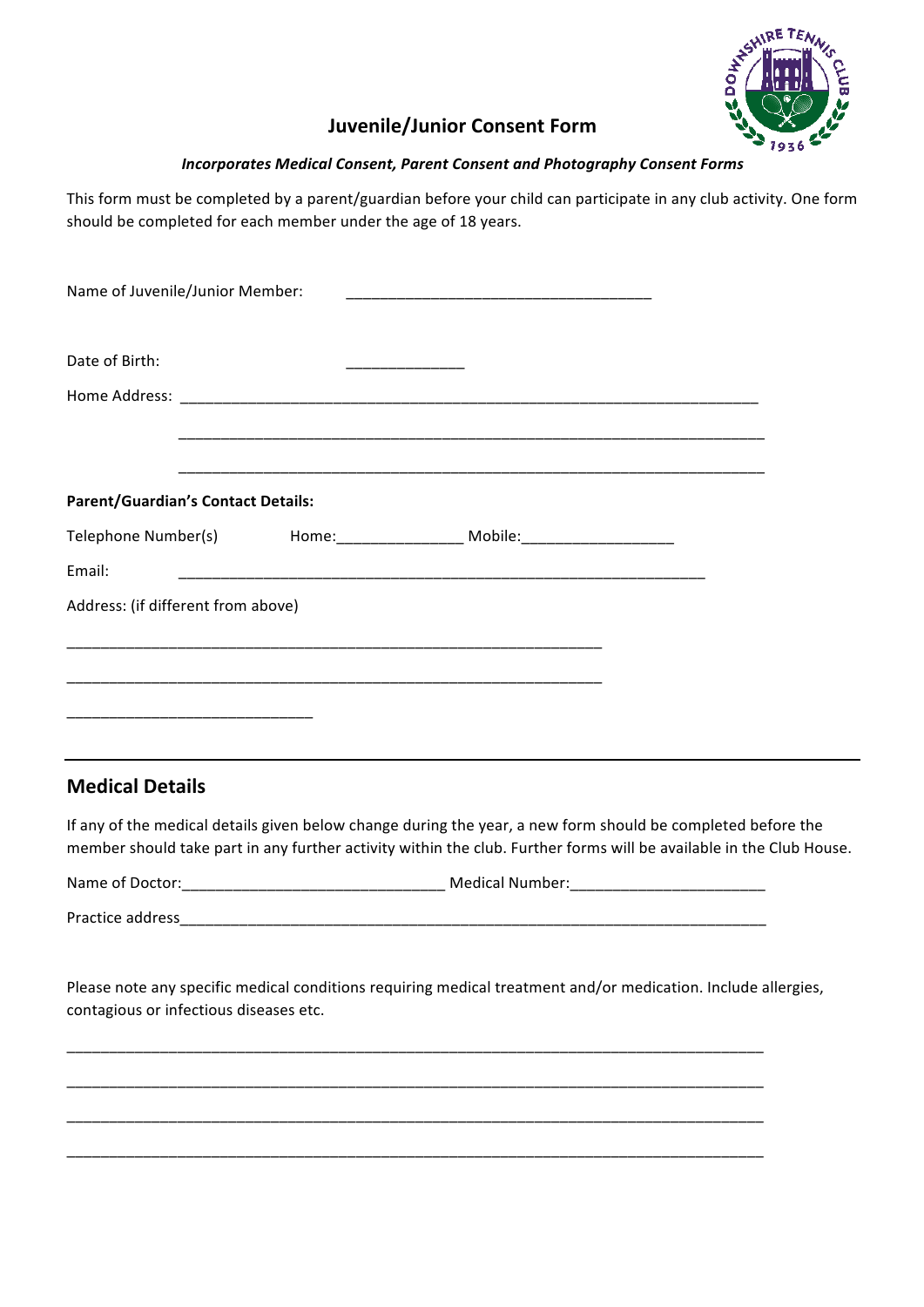# **Consent for Photography/Filming**

I consent to Downshire Tennis Club using photographs and/or video recordings including images of my child both internally and externally to promote the Club. These images could be used in print and digital media formats including print publications, websites, posters banners, advertising, film and social media.

I understand that images on websites can be viewed throughout the world and not just in the United Kingdom and that some overseas countries may not provide the same level of protection to the rights of individuals as EU/UK legislation provides. 

I understand that some images or recordings may be kept permanently once they are published and be kept as an archive of the club's life.

I have read and understand the conditions outlined above and consent to the following;

- My child to take part in any supervised activities organised by or on behalf of Downshire Tennis Club
- Downshire Tennis Club to take appropriate action in the case of a medical emergency
- My child's image being used as described above

| Print Name |  |
|------------|--|
|            |  |
| Signature  |  |
|            |  |
| Date       |  |
|            |  |

#### **GDPR**

Downshire Tennis Club is committed to processing information in accordance with the General Data Protection Regulation (GDPR). The personal data collected on this form will be held securely and will only be used for administrative purposes.

#### Your rights

You have the right to request to see a copy of the information we hold about you and to request corrections or deletions of the information that is no longer required. You can ask the Club to stop using your images at any time, in which case it will not be used in future publications but may continue to appear in publications already in circulation. 

You have the right to lodge a complaint against the club regarding data protection issues with the Information Commissioner's Office (https://ico.org.uk/concerns/).

#### **Contact details**

If you have any questions relating to this consent form or the way, we are planning to use your information or any questions relating to data protection please contact:

#### **Elyse Mercer - Membership Secretary and Data Protection Officer: members@downshiretennis.co.uk**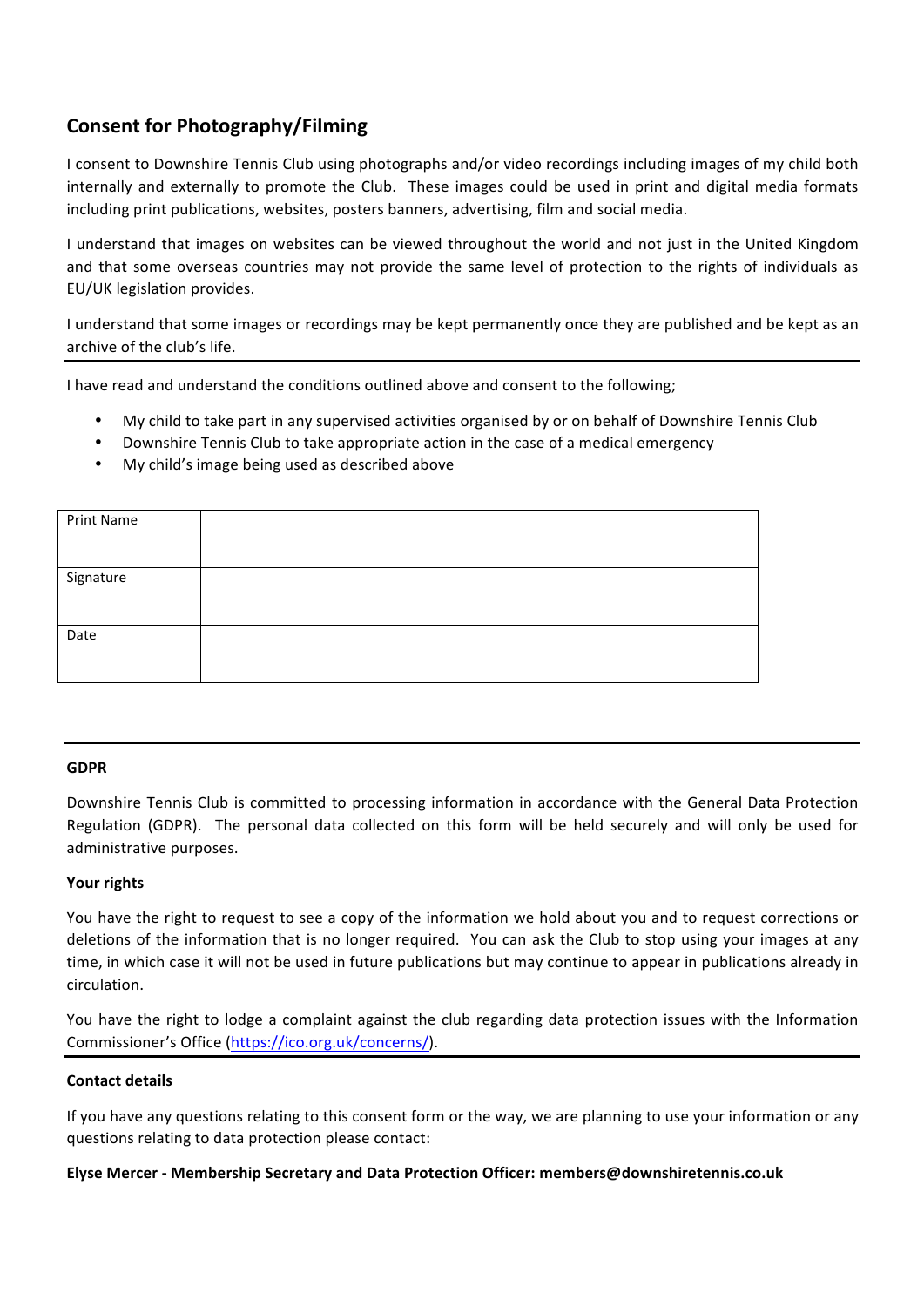

#### **PARENTS**

#### **Parents are expected to:**

- Promote their child's participation in playing tennis for fun.
- Encourage their child to play by the rules and teach them that they can only do their best.
- Behave responsibly on the side lines.
- Accept the official's judgement.
- Show appreciation and supporting the coach.
- Complete and return the club's Junior/Juvenile Consent Form pertaining to their child's participation with Downshire Tennis Club – Hillsborough. **There is a legal requirement for parental consent.**
- Detail any health concerns pertaining to the child on the consent form, in particular breathing or chest conditions. Any changes in the state of the child's health should be reported to the coach prior to coaching sessions.
- Provide their child with proper clothing and equipment.
- Ensure their child's hygiene and nutritional needs are met.
- Deliver and collect the child punctually to and from coaching, supervised play and matches.
- Inform the coach prior to the departure from the club if the child is to leave the session early.
- Acknowledge the importance and role of the club coaches who provide their time, often free, to ensure children's participation in the sport.
- Be realistic

#### **Parents/Guardians have the right to:**

- Know their child is safe
- Be informed if their child is injured
- Be informed of problems or concerns relating to their children
- Have their consent sought for issues such as trips
- Complain if they have concerns about the standard of coaching
- Contribute to decisions within the club

Any misdemeanours and breach of this code of conduct immediately by a Downshire Tennis Club – Hillsborough Official. Persistent concerns or breaches will result in the parent/guardian being asked not to attend court side of their attendance is detrimental to the child's welfare.

The ultimate action should a parent-guardian continue to breach the code of behaviour may mean the Downshire Tennis Club – Hillsborough officials regrettably asking the child to leave the club.

| Name of player/s              |  |
|-------------------------------|--|
| Signature of parent/guardian* |  |
| Print name                    |  |
| Date                          |  |

\*Please note that the person signing this the parent/guardian section must ensure that they have parental responsibility for the child.